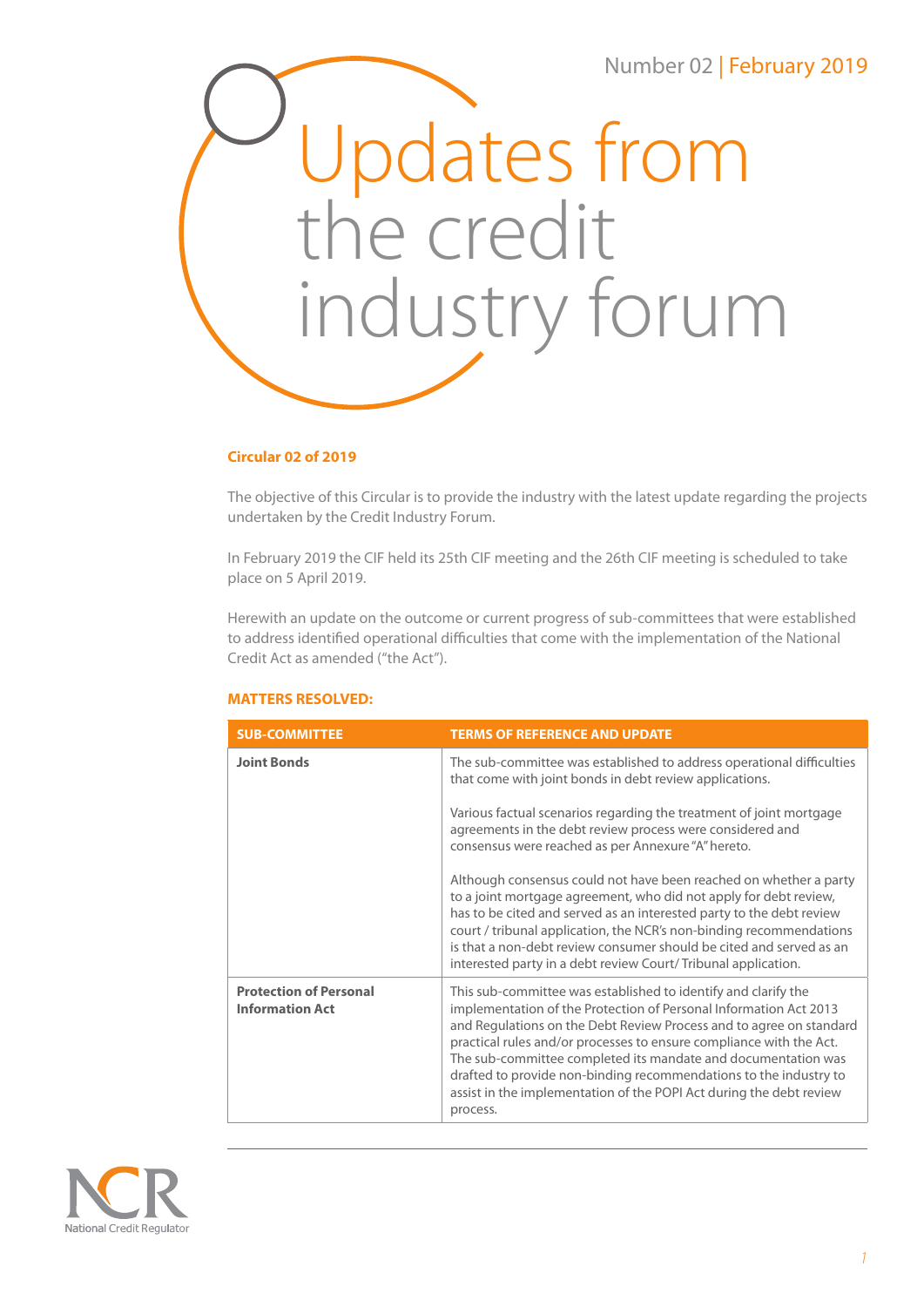| <b>SUB-COMMITTEE</b>                                 | <b>TERMS OF REFERENCE AND UPDATE</b>                                                                                                                                                                                                                                                                                                                                                                                                                                                |
|------------------------------------------------------|-------------------------------------------------------------------------------------------------------------------------------------------------------------------------------------------------------------------------------------------------------------------------------------------------------------------------------------------------------------------------------------------------------------------------------------------------------------------------------------|
|                                                      | The above documentation is collectively attached hereto as Annexure<br>"B1" to Annexure "B5", which consist of:                                                                                                                                                                                                                                                                                                                                                                     |
|                                                      | i. Understanding the Protection of Personal Information Act<br>within the debt review industry;<br>ii. Guideline in respect of a Debt Review Privacy Notice<br>iii. Example of a Mandate for Debt Counsellors<br>iv. Example of a Consent Document for the PDA<br>v. Proposed terms and conditions to be incorporated into an<br>operator agreement.                                                                                                                                |
|                                                      | The contents of the above documentation are intended to convey<br>general information only and not to provide legal advice or opinions.<br>It should not be relied upon for legal advice in any circumstance or<br>factual situation.                                                                                                                                                                                                                                               |
| <b>End Balance Differences</b>                       | This sub-committee was established to identify weaknesses in the<br>existing processes and to find practical solutions to deal with the end<br>balance discrepancies.                                                                                                                                                                                                                                                                                                               |
|                                                      | The sub-committee was dissolved as it was concluded that systematic<br>solutions are in place to overcome end-balance discrepancies.                                                                                                                                                                                                                                                                                                                                                |
| <b>Pension Backed Lending</b>                        | This sub-committee was established to consider and propose<br>remedies to eliminate a list of difficulties experienced when<br>processing a form 17.2 and any other issues related to the application<br>of section 71 on pension backed lending as a long term debt.                                                                                                                                                                                                               |
|                                                      | It was confirmed that a Pension Backed Lending agreement<br>constitutes a credit agreement as contemplated in the National Credit<br>Act 34 of 2005.It was agreed that for operational and contractual<br>reasons the existing process of salary deduction would remain<br>undisturbed. However, where the terms by way of interest rate and<br>term were amended by agreement, the repayment amount would be<br>restructured.                                                      |
|                                                      | This sub-committee has completed its mandate.                                                                                                                                                                                                                                                                                                                                                                                                                                       |
| <b>Review of the Withdrawal</b><br><b>Guidelines</b> | Since 2015 legal clarity has been obtained in several judgments which<br>necessitated a review of the NCR withdrawal guidelines 002/2015.<br>This sub-committee was revived to review the said quidelines to<br>bring it in line with the current legal framework. The sub-committee<br>completed its mandate and presented proposed reviewed withdrawal<br>guidelines for consideration and approval by the NCR. The NCR will be<br>communicating with the industry in due course. |

# **MATTERS PENDING:**

| <b>SUB-COMMITTEE</b>    | <b>TERMS OF REFERENCE AND UPDATE</b>                                                                                                                                                                                                                                 |
|-------------------------|----------------------------------------------------------------------------------------------------------------------------------------------------------------------------------------------------------------------------------------------------------------------|
| <b>Reckless Lending</b> | The sub-committee was established to clarify and review the process<br>followed by debt counsellors when lodging complaints with the<br>NCR against credit providers for not providing information and / or<br>documents needed for reckless lending investigations. |

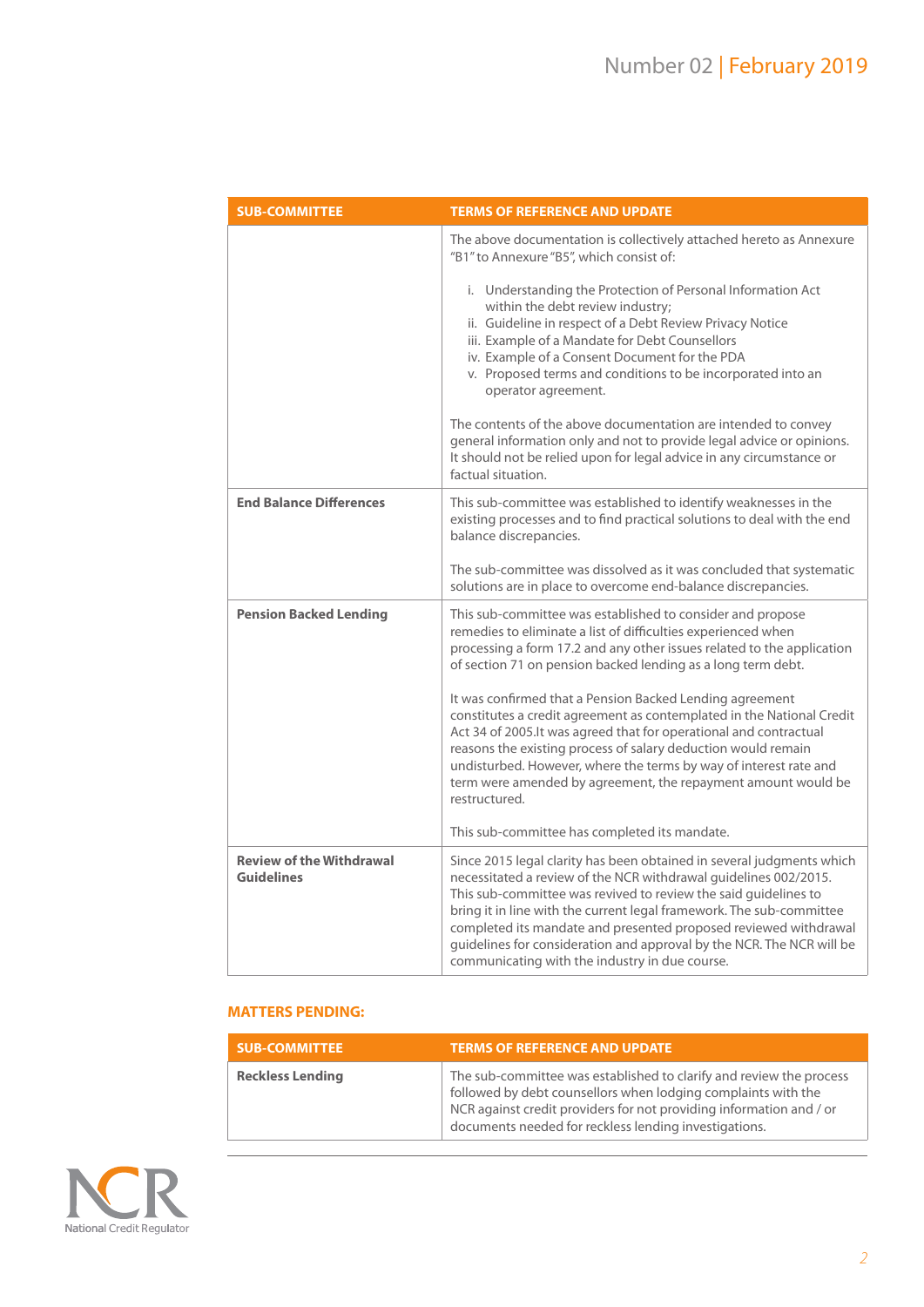| <b>SUB-COMMITTEE</b>                                    | <b>TERMS OF REFERENCE AND UPDATE</b>                                                                                                                                                                                                                                                                                                                                                                                                                                                                                |
|---------------------------------------------------------|---------------------------------------------------------------------------------------------------------------------------------------------------------------------------------------------------------------------------------------------------------------------------------------------------------------------------------------------------------------------------------------------------------------------------------------------------------------------------------------------------------------------|
|                                                         | Currently the sub-committee seeks to reach consensus on:                                                                                                                                                                                                                                                                                                                                                                                                                                                            |
|                                                         | a) the type of documentation and information requested by a debt<br>counsellor to assess reckless lending;                                                                                                                                                                                                                                                                                                                                                                                                          |
|                                                         | b) the time period within which documentation and/or<br>information is to be provided by the credit provider;                                                                                                                                                                                                                                                                                                                                                                                                       |
|                                                         | c) a preliminary assessment to be conducted and depending on<br>the outcome thereof, a full reckless lending investigation to be<br>conducted:                                                                                                                                                                                                                                                                                                                                                                      |
|                                                         | d) whether a basis for reckless lending allegations should be<br>disclosed.                                                                                                                                                                                                                                                                                                                                                                                                                                         |
| <b>National Credit Amendment</b><br>Act                 | The sub-committee was established to address operational difficulties<br>that come with the following:                                                                                                                                                                                                                                                                                                                                                                                                              |
|                                                         | a) Section 71 (i.e. when a debt counsellor may issue a clearance<br>certificate, end balance disputes, classifications of long-term<br>agreements, whether court orders must be rescinded or not and<br>others)                                                                                                                                                                                                                                                                                                     |
|                                                         | b) Section 86(10) (i.e. what should happen if the matter is in court<br>or before the NCT and the consumer is not making payments)                                                                                                                                                                                                                                                                                                                                                                                  |
|                                                         | c) Section 126B (i.e. process on how to indicate whether the credit<br>agreement has prescribed or not.)                                                                                                                                                                                                                                                                                                                                                                                                            |
|                                                         | d) Section 58 and 58A (i.e. the processes to be followed regarding<br>the voluntary withdrawal of registration by a registrant)                                                                                                                                                                                                                                                                                                                                                                                     |
|                                                         | This sub-committee is still pending.                                                                                                                                                                                                                                                                                                                                                                                                                                                                                |
| <b>DCRS (Debt Restructuring</b><br><b>Rules System)</b> | Future potential DCRS System enhancements are tabled and<br>discussed at the sub-committee. The sub-committee is provided with<br>feedback on the agreed developments on the system. To date of the<br>8 DCRS agreed changes, one has been implemented and two changes<br>are currently in testing stage. The committee is currently considering<br>1) how compliancy with DCRS can be managed / monitored and<br>improved upon and 2) how the low level of DCRS utilisation can be<br>increased at industry level. |
| <b>Annual Review in Debt Review</b>                     | In order to facilitate the achievement of the stated objectives of the<br>National Credit Act 34 of 2005 (NCA) as articulated in section 3, more<br>particularly:                                                                                                                                                                                                                                                                                                                                                   |
|                                                         | i. addressing and preventing over-indebtedness of consumers,<br>and providing mechanisms for resolving over-indebtedness<br>based on the principle of satisfaction by the consumer of all<br>responsible financial obligations; and<br>ii. providing for a consistent and harmonised system of debt<br>restructuring, enforcement and judgment, which places<br>priority on the eventual satisfaction of all responsible consumer<br>obligations under credit agreements,                                           |